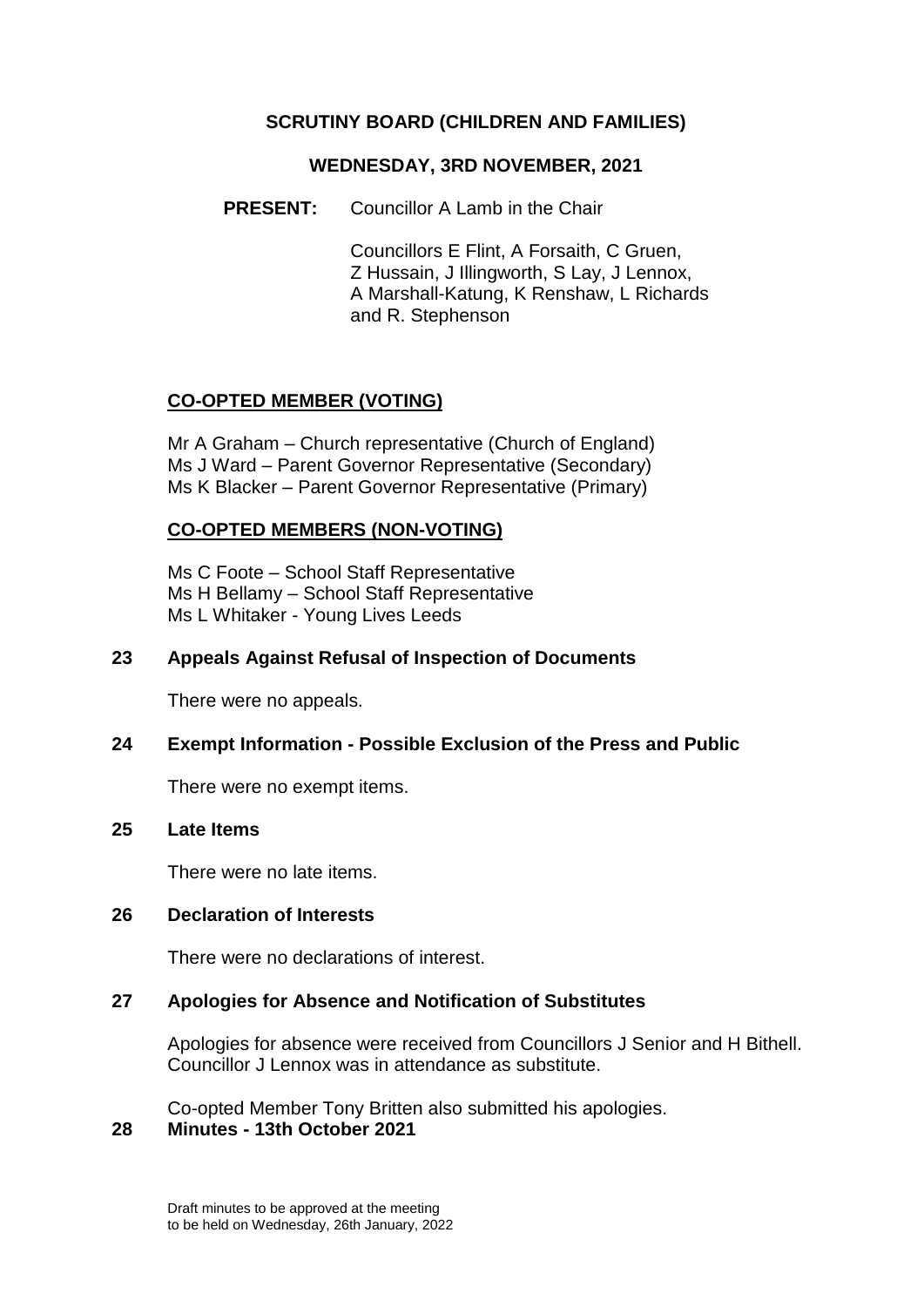**RESOLVED –** That the minutes of the meeting held 13<sup>th</sup> October 2021 be approved as an accurate record.

### **29 Inquiry into Exclusions, Elective Home Education and Off-rolling (Part 2) - Session one**

The Head of Democratic Services submitted a report that presented information relevant to part two (session one) of the Scrutiny Board's ongoing Inquiry into Exclusions, Elective Home Education and Off-rolling.

The following were in attendance:

- Councillor Fiona Venner, Executive Member for Adult and Children's Social Care and Health Partnerships
- Julie Longworth, Deputy Director of Children and Families
- Tim Pouncey, Chief Officer Resources and Strategy
- Dave Clark, Head of Service, Learning Improvement
- Val Waite, Head of Service, Learning Inclusion
- Barbara Temple, Elective Home Education Lead

The Head of Service for Learning Inclusion introduced the report and provided an initial general overview of attendance across local schools as well as a more detailed overview of the data and trends relating to elective home education (EHE) and the duties of the local authority in terms of safeguarding and monitoring young people who are home educated. Members were advised that notification of intentions to EHE has increased significantly since the beginning of the COVID-19 pandemic, with a particular increase in whole families choosing to home educate and citing anxieties associated with COVID-19 as their primary reasoning for doing so.

Members discussed a number of matters, including:

- *Proportion of school age population that are EHE*. In response to a query, Members were advised that the proportion of school age population currently home educated is approximately 0.5%.
- *Reasoning for EHE.* Members were advised that parents do not have to provide a reason on the initial letter of notification. Where this is provided, there is often more than one reason for the decision but only one can be recorded. Caseworkers are also focused on updating this information after they have spoken to parents.
- *Professional guidance*. Members queried whether parents have the right to professional guidance, and were advised that the local authority provide general advice and guidance, which some families choose to engage in. However, there are no current duties set out in legislation for local authorities to provide specialised advice and guidance. In addition, it was noted that while access to services provided through school clusters are not available to families who home educate, they can still access a range of services, such as Mindmate, with information on this provided on the Leeds Offer.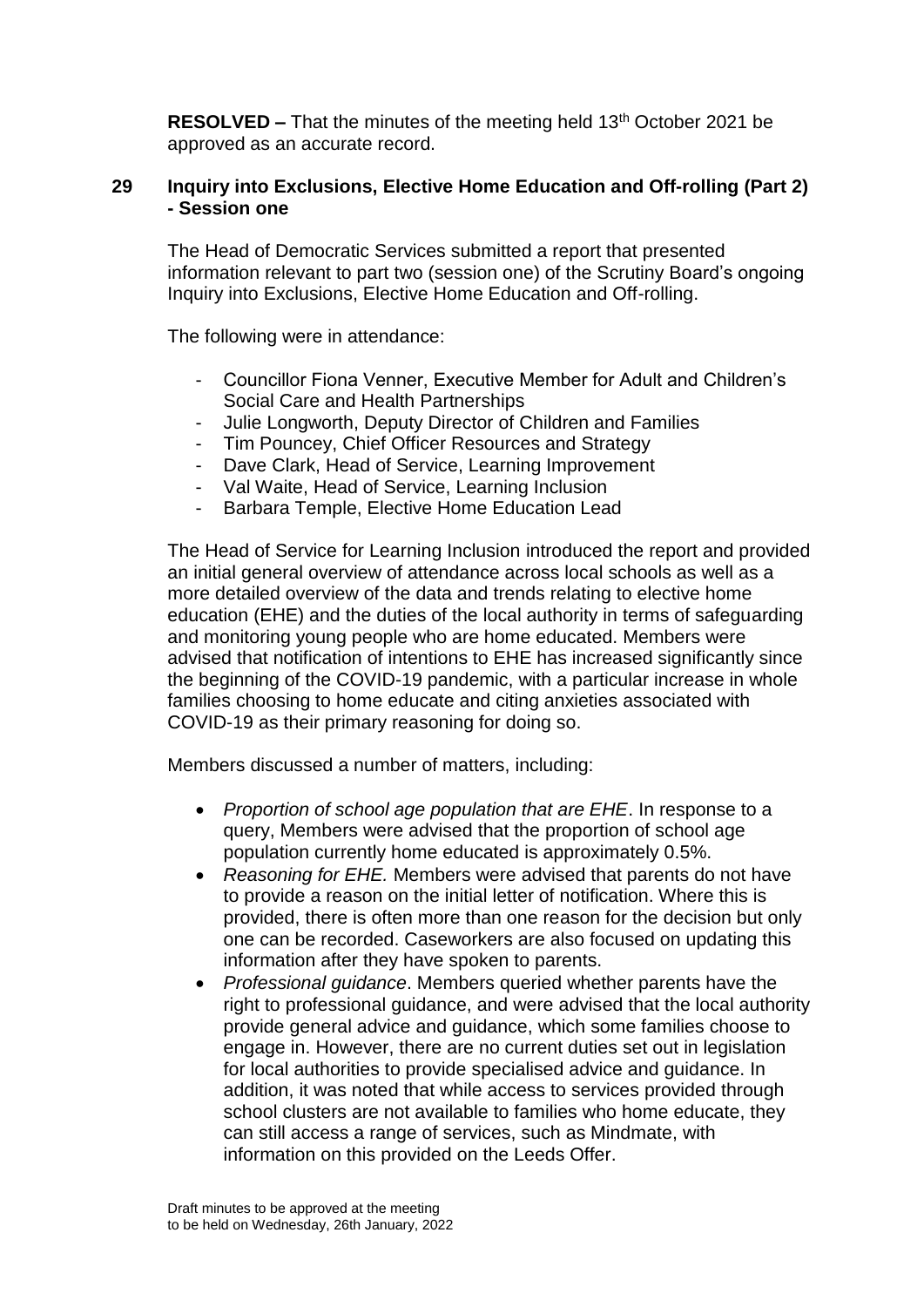- *Examination and qualifications*. In response to a query, it was confirmed that there is no duty for young people to take any formal examinations whilst home educated, and any examinations taken are at the expense of the family. It was noted that, in 2018, the local authority submitted concerns about the overall legislation for EHE as part of the national DfE consultation. Members requested that the response to this consultation be provided to the Board, if available. Members were also advised that the local authority do not receive the data for examinations taken by home educated children as parents make individual arrangements for this that are not shared with the EHE team. Members expressed concern about the local authorities' ability to monitor young people in their choices post-16 and identify how many are Not in Education, Employment or Training (NEET), and were advised that all post-16 young people are contacted to provide signposting information about their next steps by the EHE team and by the Pathways Team.
- *Socio-economic factors*. In response to a query, it was noted that while the Council does not specifically gather socio-economic data relating to EHE families, it is able to identify those that are eligible for free school meals, which is currently 26%.
- *Increase in BAME children home educated*. Members queried the reasoning for the recent increase in BAME families choosing to home educate and were advised that the impact of Covid to multigenerational families was often being cited as a main concern for those families from BAME communities. Officers highlighted that the Equality and Diversity Board will be looking at disproportionality within education for children and young people from BAME backgrounds and will be exploring the increase in EHE in further detail.
- *Gypsy and traveller communities*. In response to a query, Members were advised that the number of gypsy and traveller families choosing EHE has remained unchanged throughout the COVID-19 period. The Executive Member advised Members that the directorate is working with Leeds Gypsy and Traveller Exchange (GATE) who have highlighted that EHE is not a cultural choice, and that many families report the racism and discrimination as the primary reason for removing their children from school settings.
- *Returning to school settings.* Members queried whether it is possible to track each cohort to understand why some families choose to return to formal school-based education and others do not and were advised that data for returns by year group will be submitted for the Board's consideration as part of its inquiry work. However, it was noted that, on average, children remain in EHE for one to two years.
- *Children who have never been to school*. It was confirmed that children who have never been to school may not be registered as home educated under current legislation as there is no obligation to inform the local authority and therefore are not included within the EHE list collected by the local authority. Members were advised that new proposals from the DfE include requirement for all children to be registered with a local authority.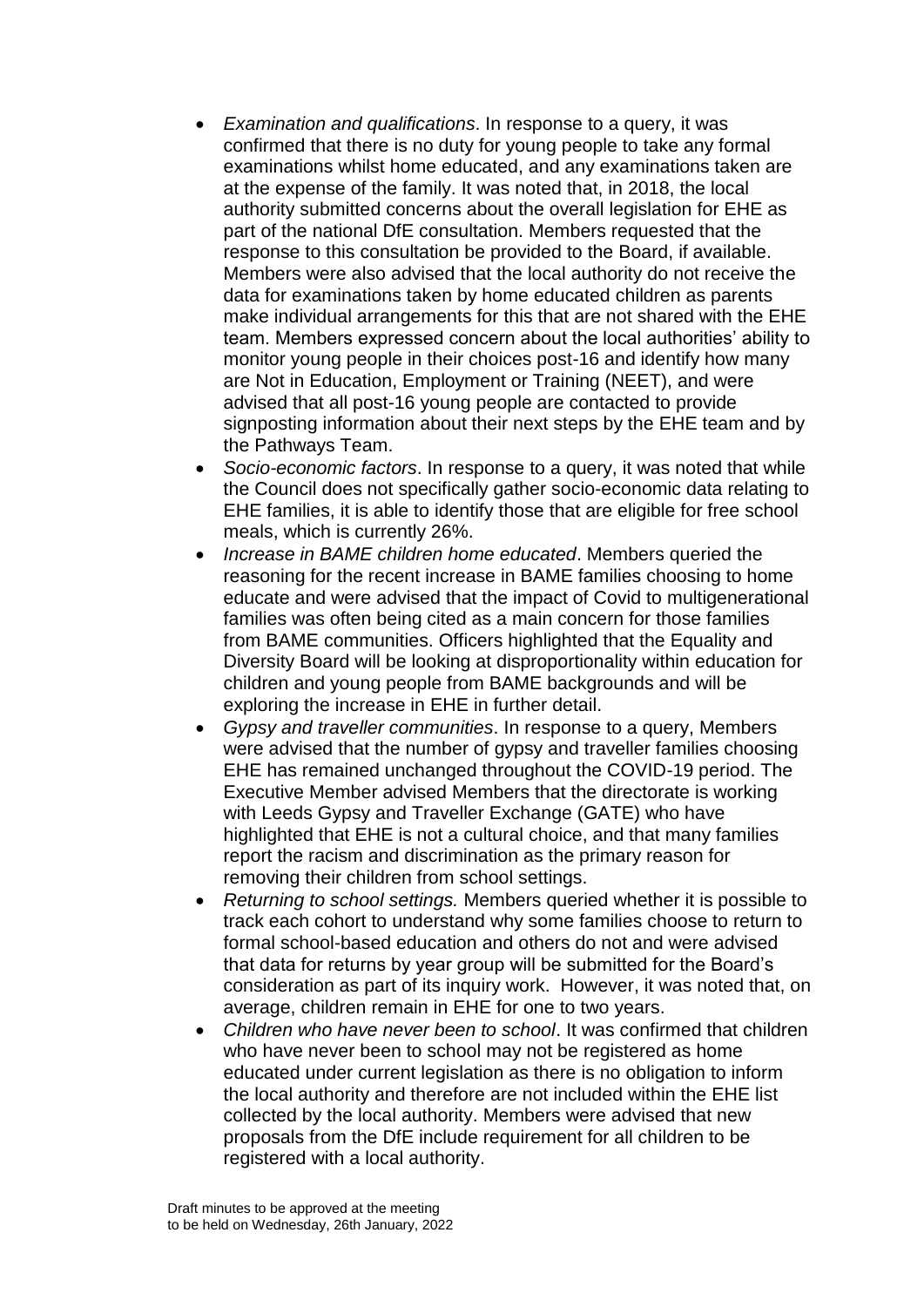- *Home visits for EHE settings.* Members were advised that if the Council does have any significant concerns due to lack of communication with a family, then safeguarding checks are undertaken at the home. If no response, social care are notified and a police welfare visit may be arranged. However, it was noted that local authorities do not have powers to physically enter a EHE setting unless there are safeguarding concerns.
- *Off-rolling*. In response to a query, Members were advised that any situations potentially involving off-rolling could be explored at the point when families notify the local authority of their intention to home educate. However, if families choose not to give a reason then this can be hard to identify.
- *Suitability of education plans*. Members were advised that all families are requested to submit an education plan in some form, and it is assessed by a teacher to identify whether the plan is suitable for the age, aptitude and special educational needs, if any, of an individual child. It was noted that local authorities have no powers to assess the plan based on a child's attainment.

In his closing comments, the Chair raised a number of further requests for information, including a breakdown of EHE figures by Ward; data around annual visits and the general feedback from these visits; and how the Leeds position compares with other core cities and also nationally, although it was acknowledged that this may prove difficult in the absence of any national data collection requirement. In view of this, the Chair suggested that the Board may wish to schedule an additional inquiry session to consider the implications of EHE in more detail, which would be explored after the meeting.

# **RESOLVED –**

- a) That the contents of the report, along with Members comments, be noted.
- b) That the information requested during discussions be provided to the Board, with the potential option of holding an additional inquiry session to consider the implications of EHE in more detail.

### **30 Update on Government Guidance for GCSE and A-Level Exams 2022 / 2023**

The Director of Children and Families submitted a report that presented an update on government guidance for GCSE and A-Level exams for 2022/ 2023.

The following were in attendance:

- Councillor Fiona Venner, Executive Member for Adult and Children's Social Care and Health Partnerships
- Julie Longworth, Deputy Director of Children and Families
- Tim Pouncey, Chief Officer Resources and Strategy
- Dave Clark, Head of Service, Learning Improvement
- Val Waite, Head of Service, Learning Inclusion

Draft minutes to be approved at the meeting to be held on Wednesday, 26th January, 2022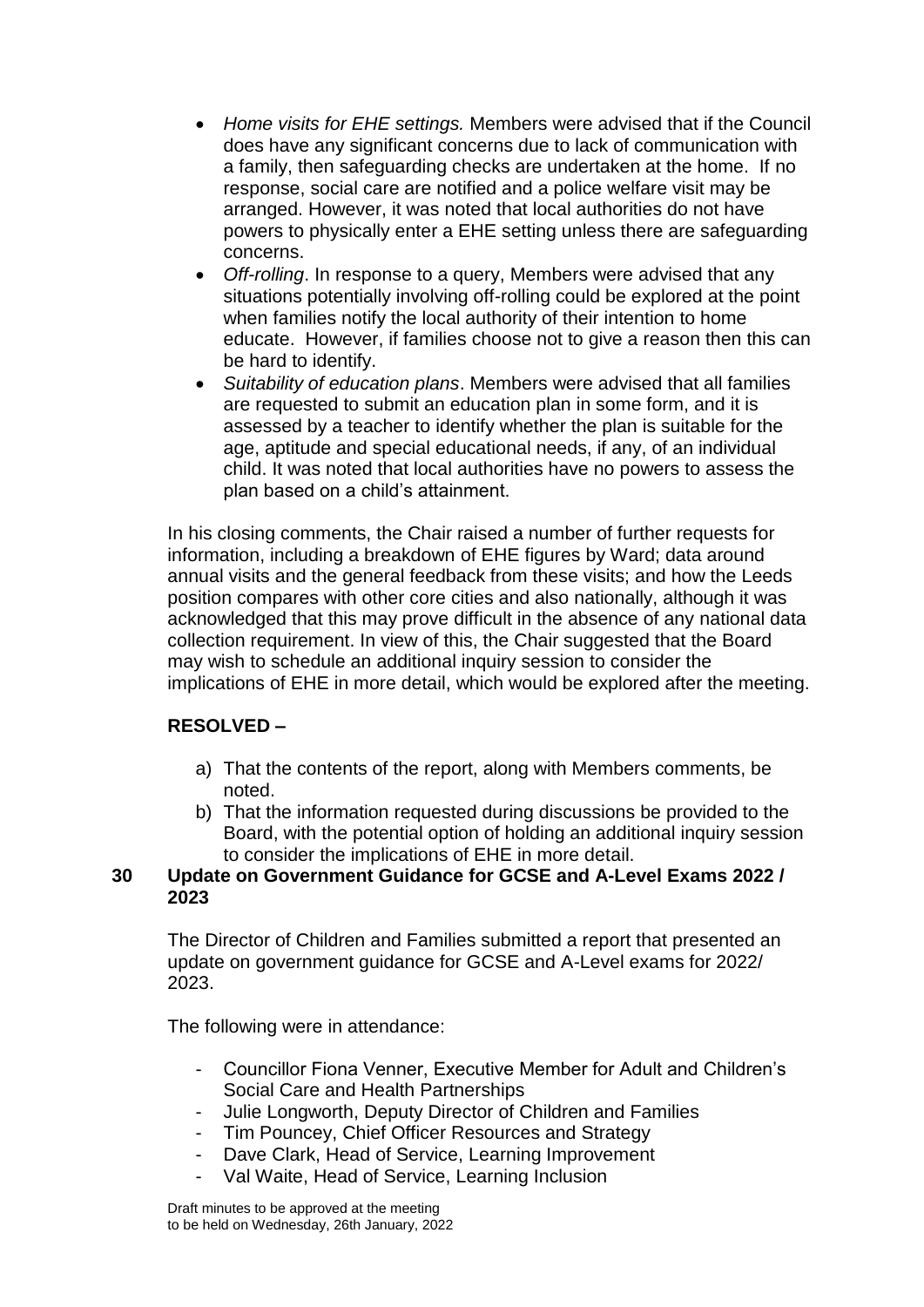The Head of Service for Learning Improvement introduced the report and provided an update on the changes announced by the Department for Education to the plans for GCSE and A-Level Exams in 2022/23. It was noted that such clarity was being provided to schools at a much earlier stage than last year.

Members requested further detail regarding the number of resit exams that have been taken in the COVID-19 period, and of those resits, how many achieved the required grading.

The Chair noted that Members previous comments had been addressed within the update and therefore a working group meeting to discuss the matter in further detail would not be required. However, it was agreed that the Board will continue to maintain a watching brief.

### **RESOLVED –**

- a) That the contents of the report be noted.
- b) That the information requested during discussions be circulated to Members.

#### **31 The new, revised SEND and Inclusion strategy 2021**

The Director of Children and Families submitted a report that invited the Scrutiny Board to consider and provide any comment on the new, revised SEND and Inclusion Strategy prior to it being finalised.

The following were in attendance:

- Councillor Fiona Venner, Executive Member for Adult and Children's Social Care and Health Partnerships
- Julie Longworth, Deputy Director of Children and Families
- Tim Pouncey, Chief Officer Resources and Strategy
- Dave Clark, Head of Service, Learning Improvement
- Val Waite, Head of Service, Learning Inclusion

The Head of Service for Learning Inclusion introduced the new strategy, providing an overview of the development of the six priorities set out and the steps taken to deliver the best outcomes for children and young people with additional needs.

Members discussed a number of matters, including:

 *Supporting SEND young people into employment.* Members were advised that one of the six priorities of the Strategy is focused on the continuum of provision which includes post-16 learners and opportunities through supported internships and apprenticeships. In welcoming these opportunities, Members emphasised the importance of those young people also receiving appropriate pay while on such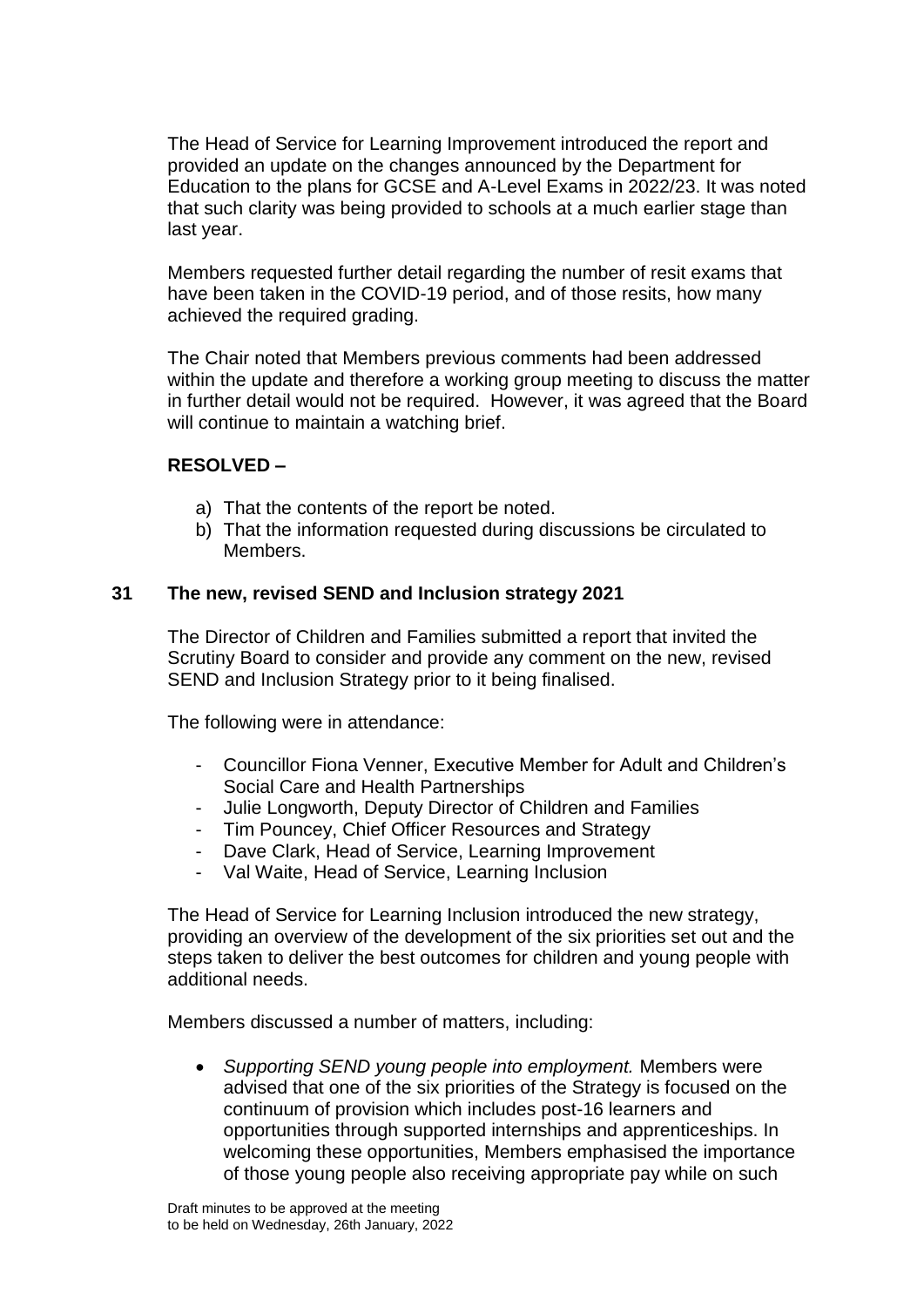placements, regardless of subsequent opportunities for paid employment.

 *Capacity to deliver the new strategy.* Members recognised that historically SEND provision has been underfunded and is still underfunded. Linked to this, Members discussed the impact of the National Funding Formula and the cap on the High Needs Block of the Dedicated Schools Grant. Capacity and funding was highlighted as a barrier to actioning the Strategy and Members were advised that the local authority SEND and Inclusion teams are significantly under capacity to meet the growing demands. However, it was highlighted that the Strategy is a joint strategy across social care and health and not just the sole responsibility of learning within the Children and Families directorate.

In conclusion, the Scrutiny Board collectively endorsed the new revised SEND and Inclusion Strategy 2021 and the Chair suggested that the Board maintains a watching brief surrounding the implementation of the Strategy. It was therefore proposed that a formal update be brought back to Scrutiny within 12 months.

## **RESOLVED –**

- a) That the contents of the report, along with Members comments, be noted.
- b) To note that the Scrutiny Board (Children and Families) collectively endorses the new revised SEND and Inclusion Strategy 2021.
- c) That an update on the Strategy is brought back to Scrutiny within the next 12 months.

# **32 Refreshed 3As Plan**

The Director of Children and Families submitted a report that invited the Scrutiny Board to consider and provide any comment on the refreshed 3As Plan prior to it being finalised.

The following were in attendance:

- Councillor Fiona Venner, Executive Member for Adult and Children's Social Care and Health Partnerships
- Julie Longworth, Deputy Director of Children and Families
- Tim Pouncey, Chief Officer Resources and Strategy
- Dave Clark, Head of Service, Learning Improvement
- Val Waite, Head of Service, Learning Inclusion

The Head of Service for Learning Improvement introduced the draft refreshed 3 A's plan, outlining the process to identify the five priorities and how Children and Families Services will focus work to support education settings to support all children and young people's learning.

Members discussed a number of matters, including: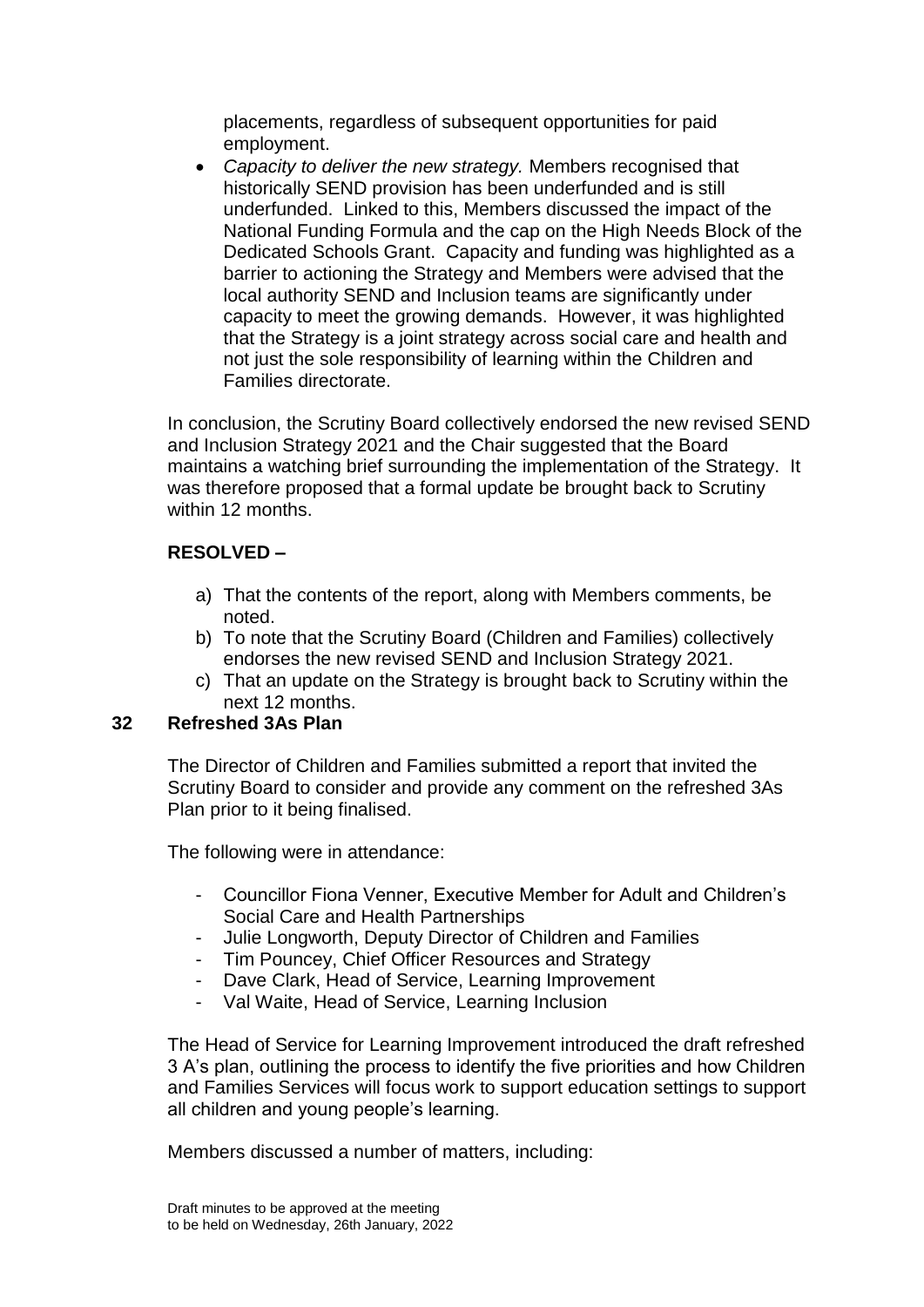- In relation to Priority 1 (Action 1) within the Plan, Members identified the need to make clear that the performance indicator relating to 100 reading deep dive reviews being carried out by the end of the academic year 2021/22, refers to 100 schools and not individuals.
- Reference was made to Priority 4 of the Plan which states that all children and staff working in learning settings are supported with their wellbeing. Members felt this was particularly significant given the impact of Covid-19, particularly in relation to those individuals dealing with Long Covid symptoms and still requiring support as part of their recovery.
- Members recognised the need to engage effectively with other directorates and partners in terms of implementing the 3As Plan successfully.

In conclusion, the Scrutiny Board collectively endorsed the refreshed 3As Plan and the Chair suggested that the Board also maintains a watching brief surrounding the implementation of this Plan. It was therefore proposed that a formal update be brought back to Scrutiny within 12 months.

# **RESOLVED –**

- a) That the contents of the report, along with Members comments, be noted.
- b) To note that the Scrutiny Board (Children and Families) collectively endorses the refreshed 3As Plan.
- c) That an update on the 3As Plan is brought back to Scrutiny within the next 12 months.

# **33 Work Schedule**

The Head of Democratic Services submitted a report that presented the draft work schedule for the forthcoming municipal year.

The Deputy Director for Children and Families also provided an update on action taken in response to the Ofsted Focused Visit Improvement Plan, including progress made in relation to partner attendance at strategy discussions.

The Principal Scrutiny Advisor also informed the Board that there had been a request made by the Children and Families Directorate for the Scrutiny Board to receive the annual report of the Leeds Standing Advisory Council on Religious Education. It was proposed by the Chair that the latest annual report be brought to Scrutiny in February or March to provide an opportunity for members to be aware of, and ask questions about, matters relating to religious education in the city, as well as providing the opportunity for the Board to offer any views and perspectives that they would like the Advisory Council to recognise in the current and future years, so ensuring a 'joining up' of priorities. Moving forward, it was proposed that this remains an annual feature of the Board's work schedule.